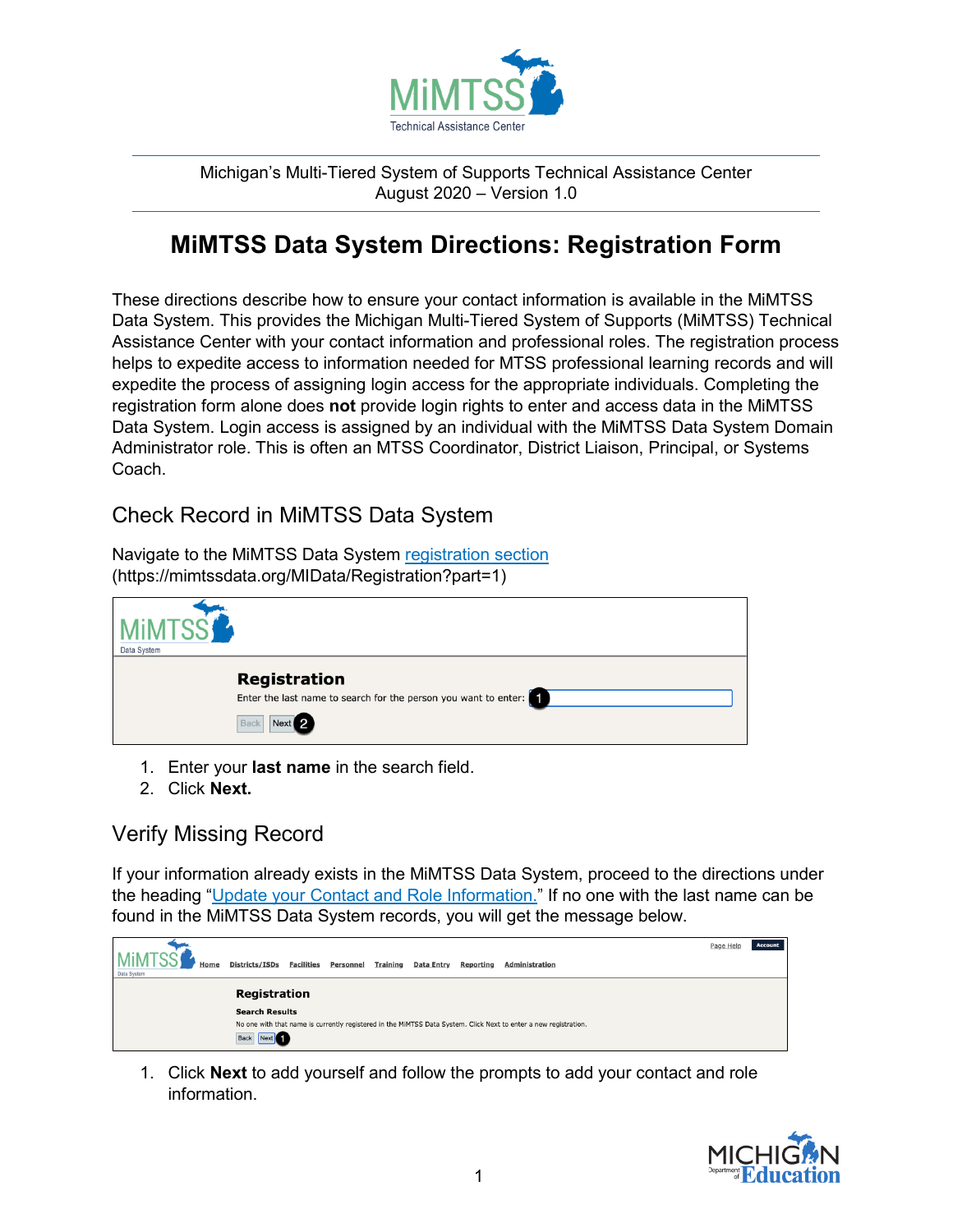| <b>MIMTSS</b><br>Data System |                                           |   |
|------------------------------|-------------------------------------------|---|
|                              | <b>Registration</b><br>* - Required Value |   |
|                              | First Name *                              | 固 |
|                              | Last Name *<br>2                          |   |
|                              | Email *<br>3                              |   |
|                              | Phone #                                   |   |
|                              | Extension #                               |   |
|                              | <b>Notes</b>                              | í |
|                              | <b>Back</b><br><b>Next</b>                |   |

#### **Enter Name and Contact Information**

- 1. Type **First Name**.
- 2. Type **Last Name**.
- 3. Type **Email**.
- 4. Click **Next**.

#### **Select Professional Roles**

| Data System |                                                                                                                                                                                                                                                                                                                                                                                                                                                                                                                                                                                                                                                                                            |                                                                                                                                                                                                                                                                                                                                                                                                                                                                                                                    |
|-------------|--------------------------------------------------------------------------------------------------------------------------------------------------------------------------------------------------------------------------------------------------------------------------------------------------------------------------------------------------------------------------------------------------------------------------------------------------------------------------------------------------------------------------------------------------------------------------------------------------------------------------------------------------------------------------------------------|--------------------------------------------------------------------------------------------------------------------------------------------------------------------------------------------------------------------------------------------------------------------------------------------------------------------------------------------------------------------------------------------------------------------------------------------------------------------------------------------------------------------|
|             | <b>Registration</b>                                                                                                                                                                                                                                                                                                                                                                                                                                                                                                                                                                                                                                                                        |                                                                                                                                                                                                                                                                                                                                                                                                                                                                                                                    |
|             | Select ALL applicable roles                                                                                                                                                                                                                                                                                                                                                                                                                                                                                                                                                                                                                                                                |                                                                                                                                                                                                                                                                                                                                                                                                                                                                                                                    |
|             | <b>Administrative Role</b><br>Assistant Principal<br>Assistant Superintendent<br>Career and Technical Education Director/Supervisor<br>Curriculum Director<br>Dean of Students<br>Director of Technology Services<br>Early Childhood Services Director/Supervisor<br>General Education/Instructional Services Director<br>$\Box$ Principal<br>Special Education Director<br>Special Education Supervisor<br>$\Box$ Superintendent<br><b>Consultant/Specialist/Coordinator Focus</b><br>$\Box$ Academic<br>$\Box$ Behavior<br>Early Childhood<br>ELA/Literacy/Reading<br>$\Box$ Health<br>$\Box$ Intervention<br>$\Box$ Math<br>Science<br>Technology Support<br><b>Back</b><br><b>Next</b> | <b>Itinerant Staff</b><br>Occupational Therapist/Physical Therapist<br>School Counselor<br>School Psychologist<br>School Social Worker<br>Speech and Language Provider<br>□Teacher Consultant<br><b>MTSS Support Roles</b><br>$\Box$ Coach<br>District Implementation Team Member<br>□ISD Implementation Team Member<br>$\Box$ Parent<br>School Leadership Team Member<br><b>Support Staff</b><br>Paraprofessional<br>$\Box$ Secretary<br><b>Teacher</b><br>General Education Teacher<br>Special Education Teacher |

- 1. Check the box next to all applicable roles.
- 2. Click **Next**.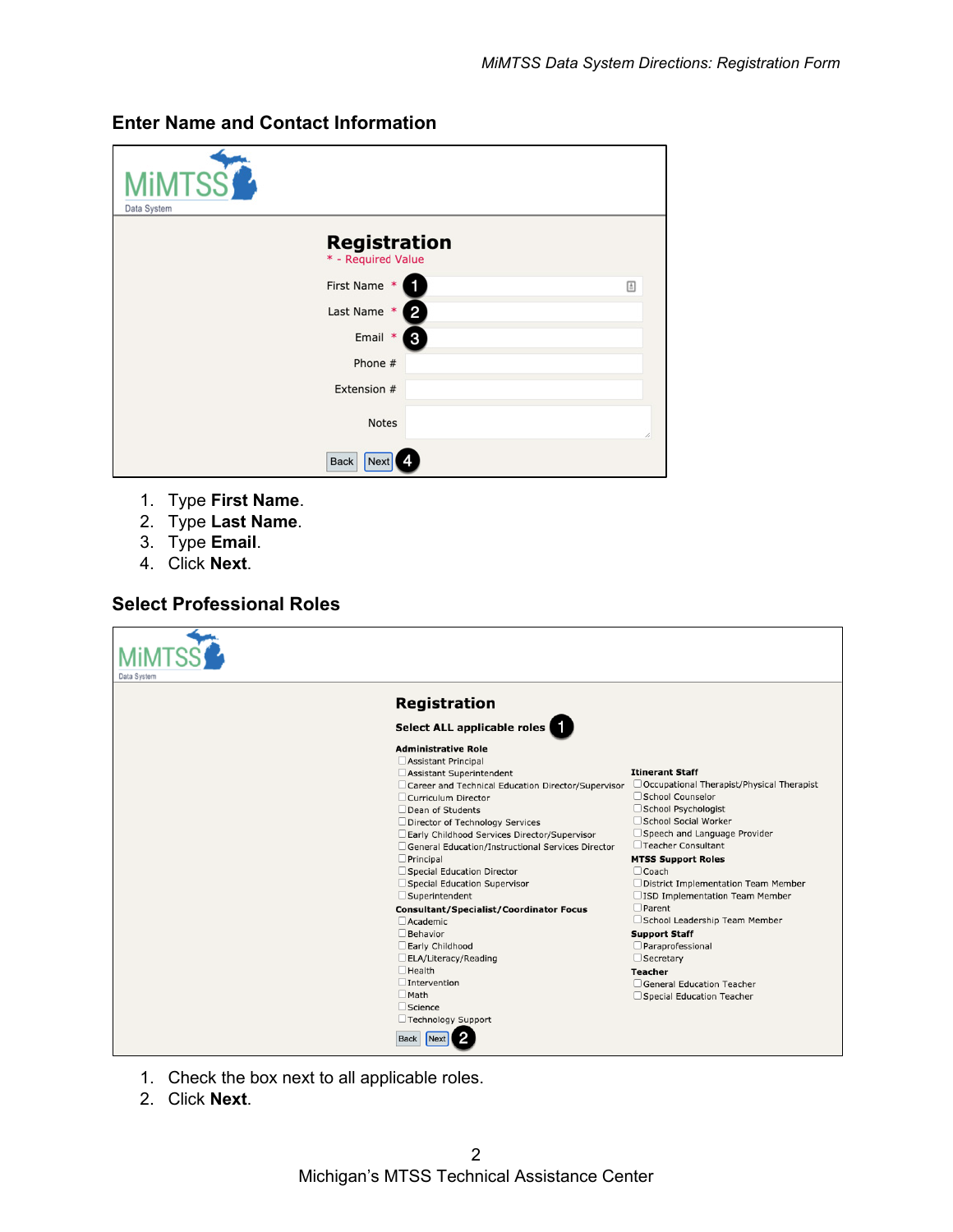Data System **Registration** Enter the name of the school or organization you are a part of: Select Remove O Primary Facility MIMTSS TEST ISD 2 Remove O Primary Facility MIMTSS TEST Elementary Back Next 6

#### **Enter your Affiliated School(s)/Organization(s)**

- 1. Enter school/organization name and click **Select**. When you do this, the school/organization will appear below the search field. Add any additional schools or organizations with which you are affiliated.
- 2. Indicate which school or organization is your primary affiliation. For example, an ISD employee is a coach for schools. The ISD and all schools are listed as affiliated facilities. The ISD is checked as the primary facility.
- 3. Click **Next**.

#### **Review and Submit**

| <b>MIMTSS</b><br>Data System |                                                                                                          |
|------------------------------|----------------------------------------------------------------------------------------------------------|
| <b>Registration</b>          |                                                                                                          |
| <b>Summary</b>               |                                                                                                          |
| Phone $#$<br><b>Notes</b>    | Name Anna Banana<br>Email abanana@mimtss.org                                                             |
|                              | Roles Assistant Principal<br>Primary Facility MIMTSS TEST ISD<br>Other Facilities MIMTSS TEST Elementary |
| Back<br><b>Next</b>          | Submit                                                                                                   |

- 1. Review the Summary of information you just entered.
- 2. Click **Submit** (or **Back** if you need to correct something).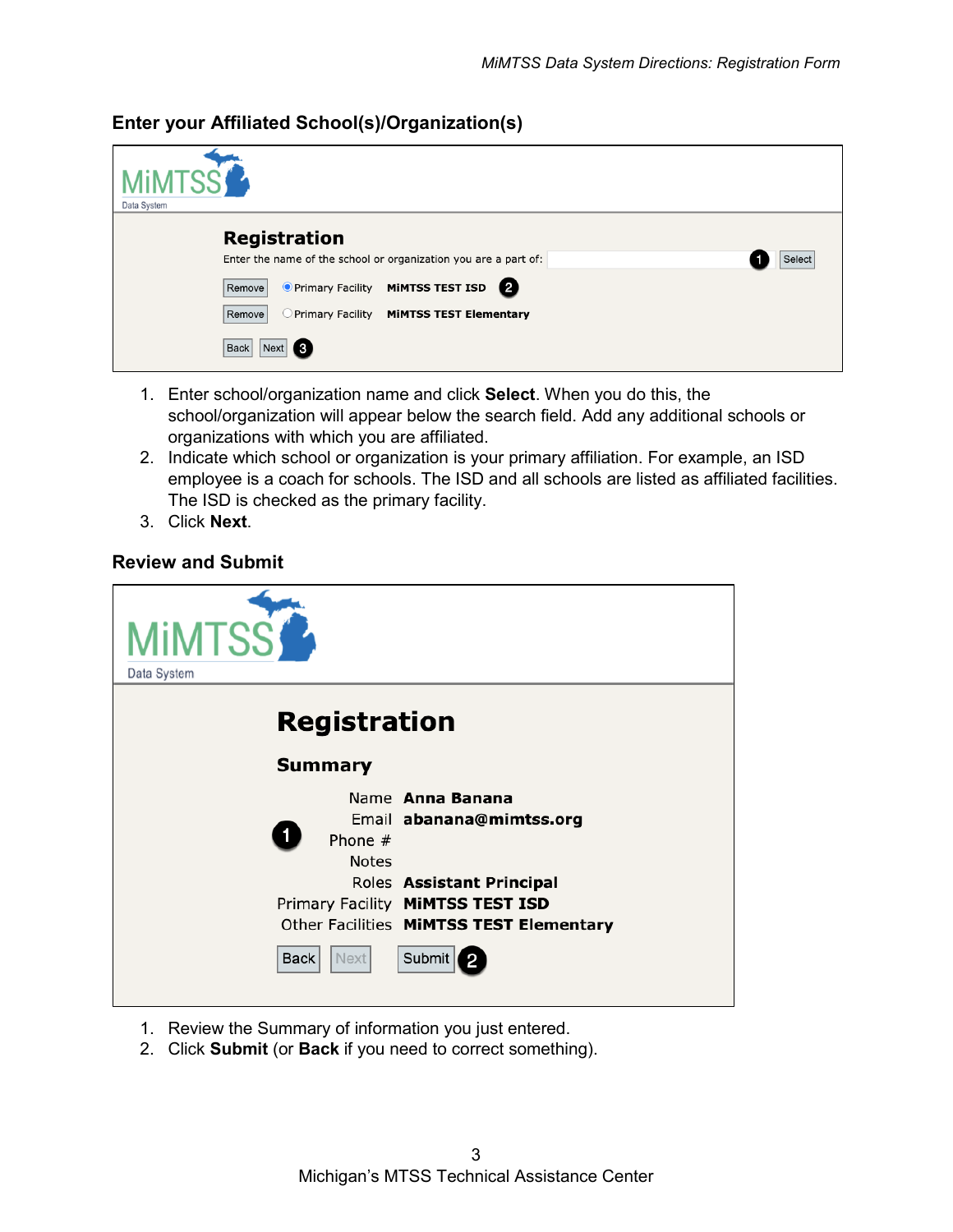<span id="page-3-0"></span>Update Your Contact and Role Information

| Data System         |                                       |                       |                                                                                                                                                                                                             |  |  |
|---------------------|---------------------------------------|-----------------------|-------------------------------------------------------------------------------------------------------------------------------------------------------------------------------------------------------------|--|--|
| <b>Registration</b> |                                       |                       |                                                                                                                                                                                                             |  |  |
|                     | <b>Search Results</b>                 |                       |                                                                                                                                                                                                             |  |  |
|                     | Select your name from the list below. |                       |                                                                                                                                                                                                             |  |  |
|                     | Doe<br>Doe<br>Doe                     | Jane<br>Janet<br>John | Last Name First Name Primary Facility<br>MIMTSS TEST District<br>Aaron Barnes TEST High School<br>MIMTSS TEST District<br>If your name does not appear on this list, click Next to enter register yourself. |  |  |
|                     | Next<br><b>Back</b>                   |                       |                                                                                                                                                                                                             |  |  |

1. After searching for yourself, click on the check mark next to your name.

| <b>MIMTSS</b><br>Data System                                                                                                                                                                   |
|------------------------------------------------------------------------------------------------------------------------------------------------------------------------------------------------|
| <b>Registration</b><br>Click 'Send email' below to send an email to Jane Doe at jdoe2@test.com containing a link to update contact information and roles.<br>Send Email<br><b>Back</b><br>Next |

1. Verify your email address and click **Send Email**. You will receive an automated email with a link to update your contact and role information.